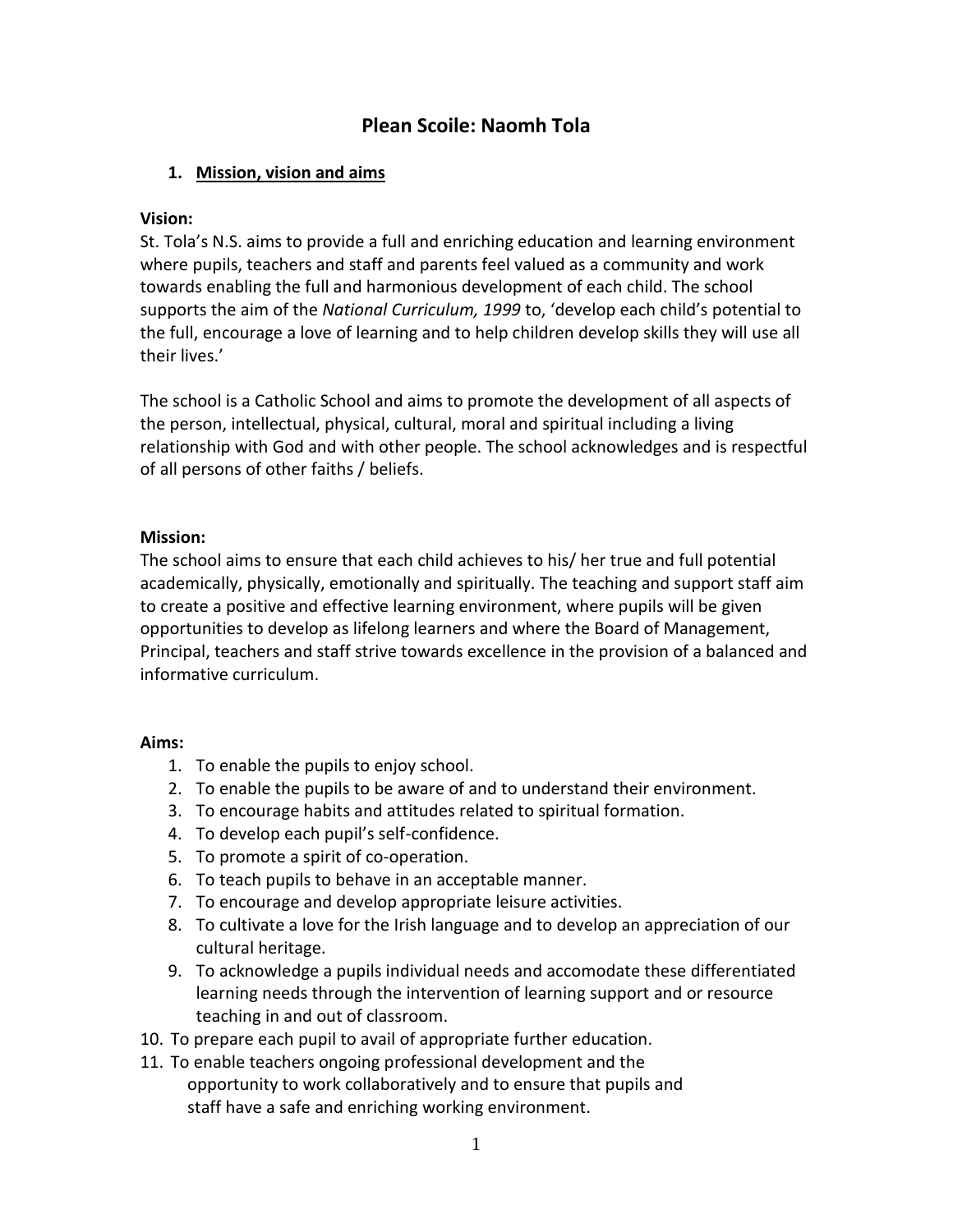## 2. **School Profile**

# **(i)Historical Background**

St. Tolas's N.S. was established in June 1969 as a result of the amalgamation of Killulagh N.S and Johnstown N.S. The school is a rural co-educational primary school situated 2 miles from Delvin village. It has a total enrolment of 198 children. With an extension completed in 2010, and a further extension in 2014, the school has seven mainstream classrooms, an Aistear room, staff room, learning support room, resource room, general office, Principal's Office and a gymnasium.

# **(ii) School Facilities & Environment**

Indoors, the school has a gymnasium which is utilized for P.E., sports, games & practice, drama, music and events such as the Ceol Choirm during Seachtain na Gaeilge, the Christmas Carol Service, Christmas Play, Harvest Mass in October of each year and other activities.

The addition of a Poly Tunnel in October 2015 has been a very useful resource as an outdoor classroom, providing the children with opportunities for exploring growth and change in Science & SESE, Maths and can be integrated with many other curricular areas. The poly tunnel coupled with the front garden as a facility enables all children to take part in gardening. The Gardening Club along with Mr. Stenson takes responsibility for the upkeep and general planning of these areas.

The school also has a chicken coop with 5 hens which the Hen Club take responsibility for in terms of care of the hens and the coop in general. All pupils have the opportunity to see the hens in their natural environment in their hen run and roaming freely within the school grounds. Parents are very supportive with both the garden and the hens.

The school has a large playing field towards the back of the site. Classes from  $3^{\text{rd}} - 6^{\text{th}}$ can access this area every day for lunch break. A time table of sports operates with a focus on a different sport each day to include Gaelic Football, Soccer, Athletics, …… Children from Junior Infants  $-2<sup>nd</sup>$  classes have access to the tennis court and tarmacadam area with the shelter. Skipping ropes, hoola hoops and other materials are provided for play activities. Children in Junior & Senior Infants have access to Little Tike Cars on a daily rota. The school has a small kitchenette area located at the end of the gymnasium which pupils can use of cookery lessons with their class teacher or SEN teacher.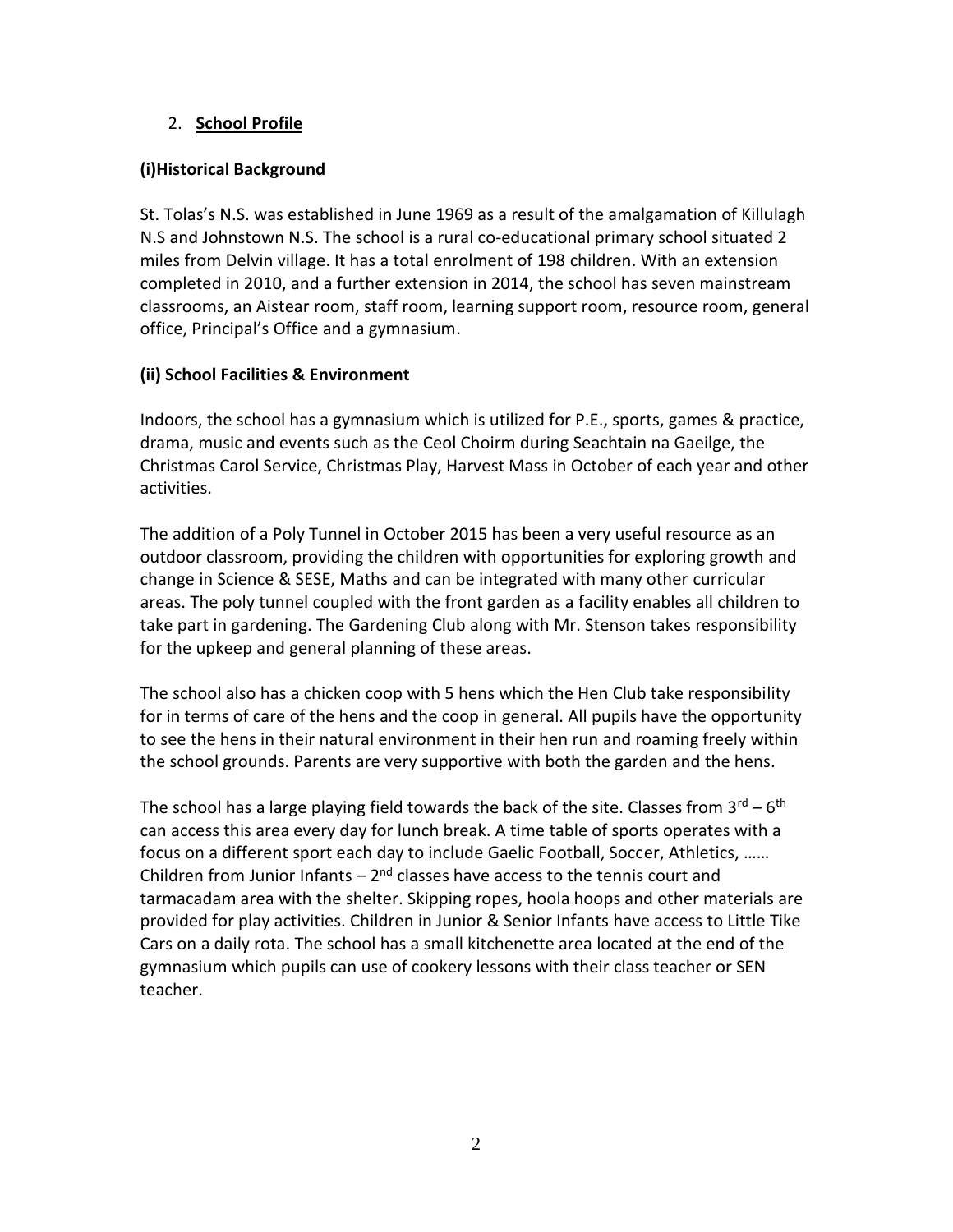#### **Managerial Structure:**

#### **(ii)Board of Management**:

Fr. Heaney (Chairperson) Mrs. Gaffney (Principal) Eileen Smyth (Secretary) Claire Fox (Treasurer) Lorraine Ryan (Parent Represenative) James Cassidy (Parent Represenative) David Smyth (Community Representative) Emma Sheerin (Community Representative)

# **Staff:**

Fidelma Gaffney (Principal) Eileen Smyth (Deputy Principal) Lavina Higgins (Post Holder) Anne Stenson (Post Holder) Kieran Stenson (Resource Teacher) Katie Somers (Learning Support Teacher) Julie Ann Carrroll Aoife Lynch Laura Kelleghan Joseph Doherty

## **Ancillary Staff:**

S.N.A's: Bernie Reilly and Tara Horan Siobhan Conlon (Secretary) John Donlon (Caretaker) Jean Hamilton & Susan Murtagh (Cleaners)

## **(iii)Post of Responsibility:** (Detailed description on notice board)

Fidelma Gaffney (Administrative Principal) Eileen Smyth (Deputy Principal) Lavina Higgins (Post of Responsibility) Anne Stenson (Post of Responsibility)

## **(iv) Physical Structure:**

Main building consisting of:

- 7 classrooms
- Aistear Play room
- Learning Support Room
- Resource Room
- Staff room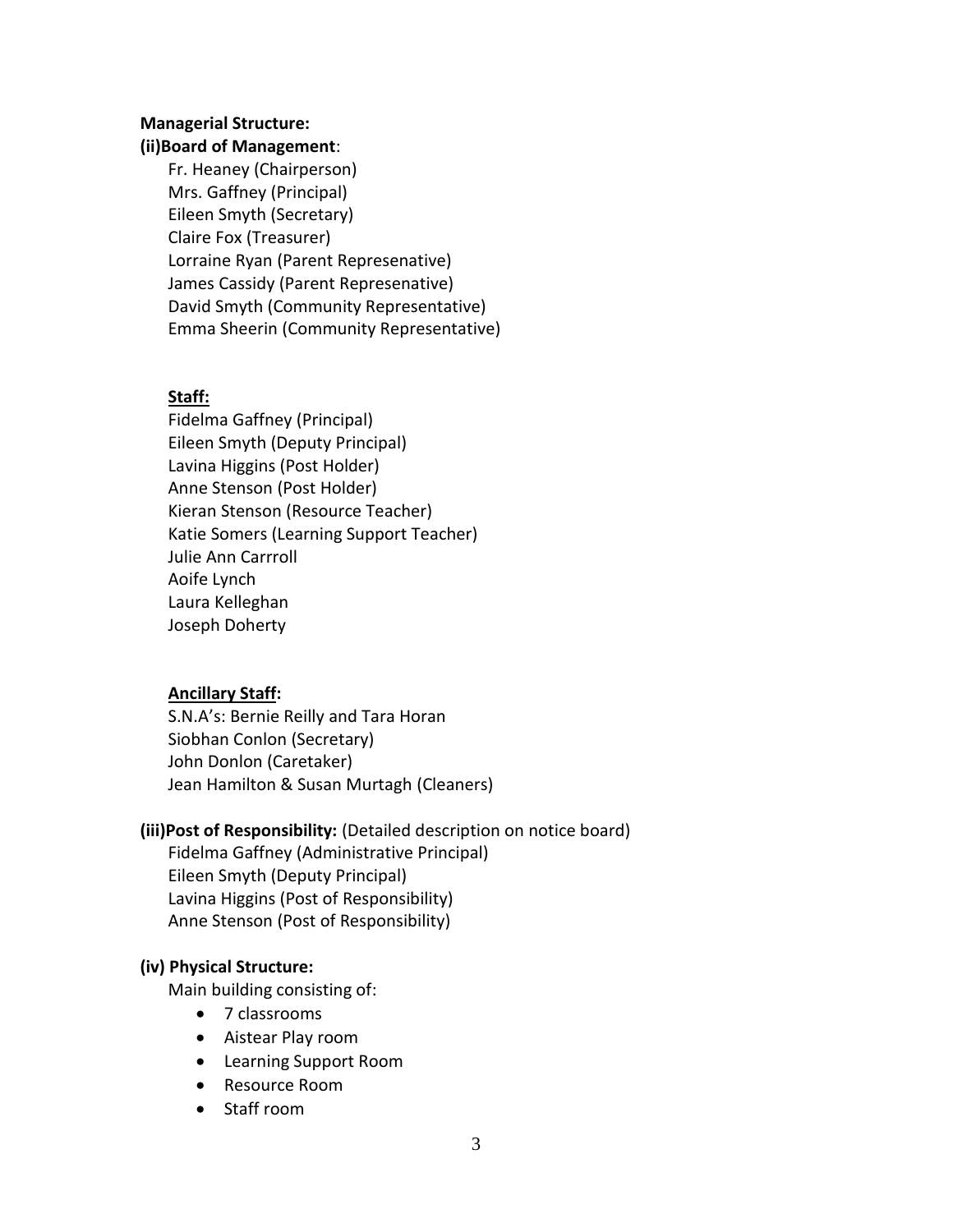- General Office
- Principal's Office
- Gymnasium with Kitchenette & store room

# **(v) Uniform:**

- Green jumper with school crest.
- Navy trousers/skirt/pinafore
- White T-shirt
- Black shoes

# **(vi) Extra Curricular Activities:**

- Boys and girls G.A.A. football, hurling and camoige
- Cross-country and athletics
- School concerts
- Homework Club
- School mass
- Art and science exhibitions
- Credit union quiz
- School Tours Educational & Adventure
- Educational trips/events
- Gardening club
- Hen Club

## **(vii) Books:**

There is a book rental scheme in place from classes 3<sup>rd</sup>- 6<sup>th</sup> and a partial Book Rental for Junior Infants – 2<sup>nd</sup> classes. All pupils avail of the book rental scheme.

## **3. Administrative Procedures**

## **(i) Staff: Routines regarding**:

## *Supervision*

- 1. Supervisory Duties: Teachers are responsible for all pupils under their care from assembly to dismissal.
- 2. Yard Supervision: Each teacher completes 1 hour of yard supervision weekly.
- 3. SNA staff supervise morning yard from 8.45am 9am for children lining up and entry to the school building. Parents are regualarly informed that supervision is NOT provided before 8.45am or after 2.40pm.
	- a. In the event that child is not collected in the evening on time, the child informs a teacher or member of staff who will make a phone call to parents to check the reason for the delay.

# *Computerised Roll Books*

4. Computerised Roll Books: Aladdin School System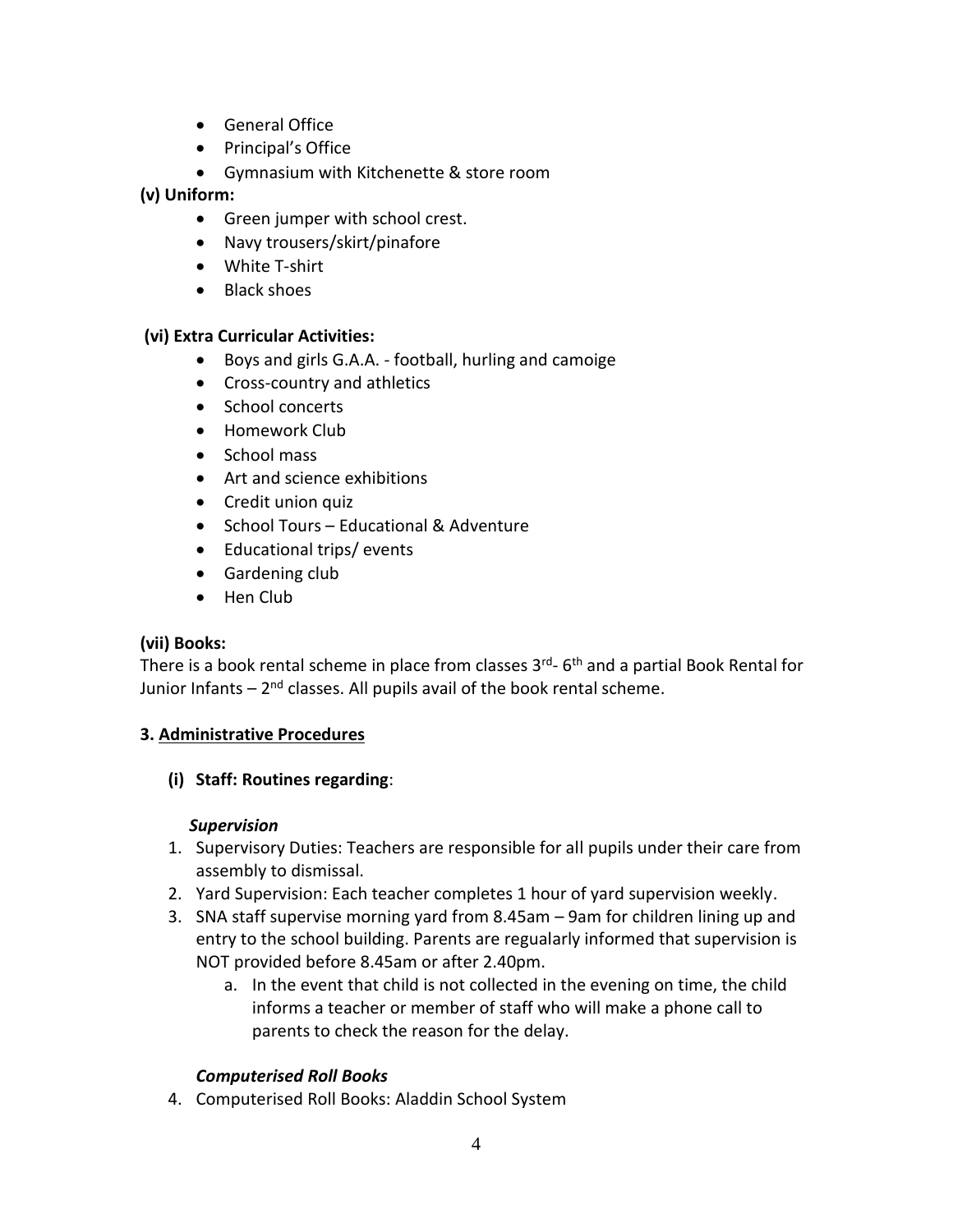- Roll call should be completed not later 11am each day.
	- o Any pupil absent is marked absent for that day
	- o Parents are required to provide a letter stating the date and reason for the absence
	- o Teachers must enter the reason for the pupil's absence on the Aladdin School System on receiving the parent letter and file the letter in the pupil's classroom file.

#### **(ii) Discipline:**

Each teacher must ensure that they are fully informed of the school's Code of Discipline & Anti Bullying Policy and undertake to:

- Apply sanctions fairly and consistently
- Review their own discipline style and its effectiveness
- Seek support with a challenging pupil or parent from the Principal, another teacher or a professional.
- If in doubt seek immediate support from the Principal, Deputy Principal or other experienced teacher.

#### **(iii)Educational Visits and Outings:**

- Permission of the Chairperson, B.O.M and Principal is required for all educational visits and outings.
- Classes may not be taken outside the school building without prior consent of the Principal.
- Parent consent is required for all tours/ trips which take place off the school grounds.

#### **(iv)Opening & Closing Times:**

- Class line-up in yard  $-8.55$ am
- Class begins: 09.00am
- Break: 10.30am -10.40am
- $\bullet$  Roll Call: 10.45am 11.00am
- Lunch: 12.00pm -12.30pm
- Dismissal of Infants: 1.40pm
- Dismissal of all other classes: 2.40pm

#### **(v)Care of Classroom:**

Teachers model care of the classroom environment and encourage pupils to also care for the classroom and associated resources and personal possessions. Each day the flowing should be implemented:

Chairs to be put on top of desks before dismissal.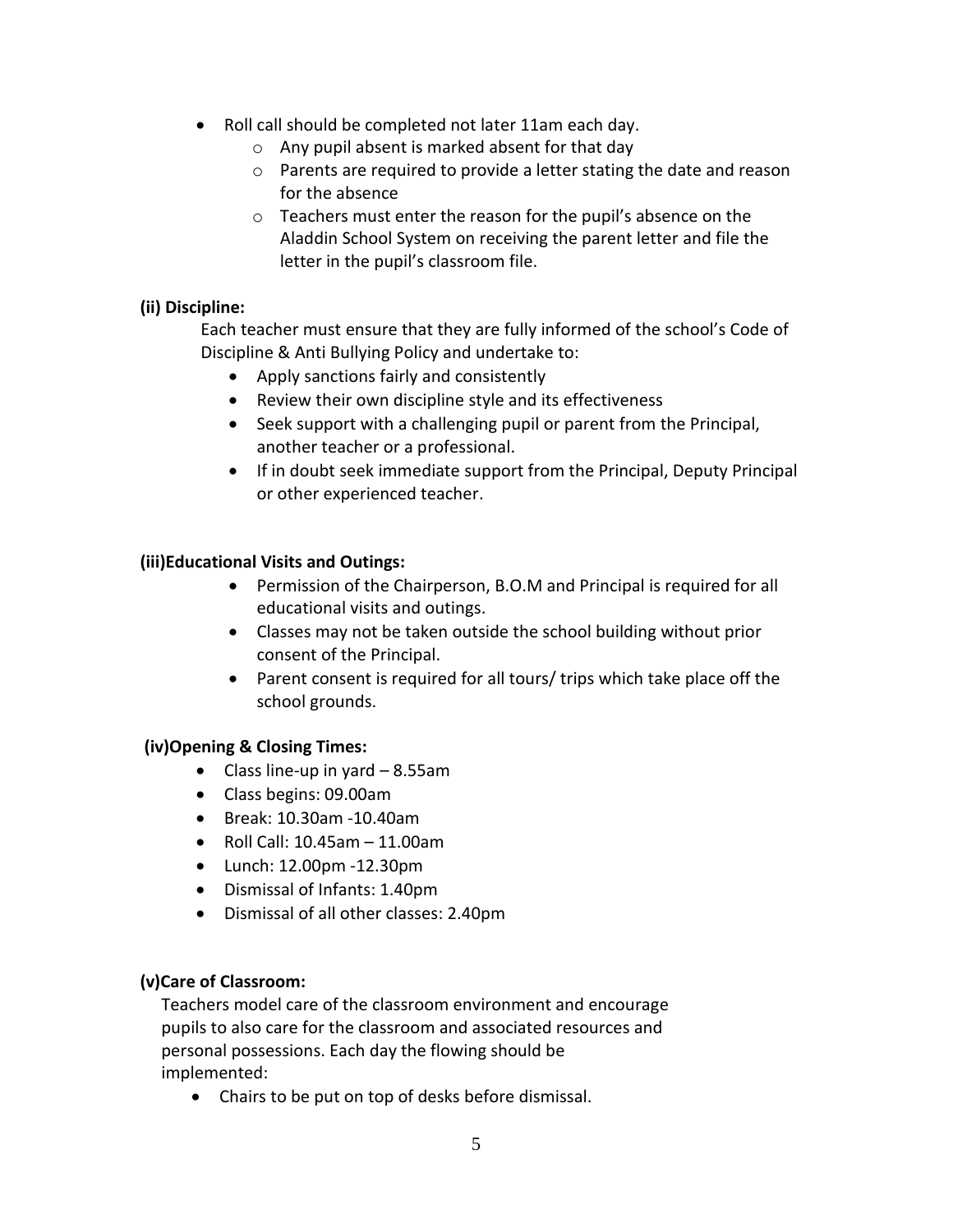- Ensure that the windows and blinds are closed and that nothing has been left on the window sills.
- Ensure that no books, wrappers etc. are left lying around and place them in correct colour coded bins.
- All electrical appliances and the Interactive White Boards are switched off
- Laptops and tablets are stored away safety in locked store rooms.

#### **(vi)Staff Absences:**

- Contact Principal / Chairman of B.O.M before commencement of school, specifying envisaged duration of absence.
- Teachers completing Probationary Period must also inform the Inspector.
- All arrangements for sick leave will be informed by Department of Education Circular [http://www.education.ie/en/Circulars-and-Forms/Archived-](http://www.education.ie/en/Circulars-and-Forms/Archived-Circulars/cl0053_2015.pdf)[Circulars/cl0053\\_2015.pdf](http://www.education.ie/en/Circulars-and-Forms/Archived-Circulars/cl0053_2015.pdf) (Teachers) [http://www.education.ie/en/Circulars-and-Forms/Active-](http://www.education.ie/en/Circulars-and-Forms/Active-Circulars/0054_2015.pdf)[Circulars/0054\\_2015.pdf](http://www.education.ie/en/Circulars-and-Forms/Active-Circulars/0054_2015.pdf) (SNA Staff)

## **(vii)Cover During Staff Absences:**

- If medical certificate has been obtained, substitute cover is allowed from first day of illness.
- If illness is of a brief duration and a substitute teacher has not been employed, children will be re-allocated to other members of staff or SEN Team
- For staff EPV days, the classes will be re-allocated to other members of staff with appropriate work set by the teacher on leave or a teacher from SEN team may come into the class for the day.

## *Staff EPV Days*

Teachers who complete a Summer Course in professional development are entitled to take 3 EPV days during that academic year. Teachers are asked to comply with the following guidelines when seeking an EPV day:

- Teachers are asked to take 1EPV day per term so as to minimize the disruption to classes. Classes are split, with the class teacher planning work for the day.
- On booking an EPV day, teachers should check the EPV day calendar (Staffroom) to see if the day is available and immediately after book the date with the Principal.
- Teachers are asked not to keep the full 3 EPV days until the final term as taking these days in one term will only be granted in exceptional circumstances (e.g. family wedding/ occasion). In exceptional circumstances the Principal must be informed in Term 1.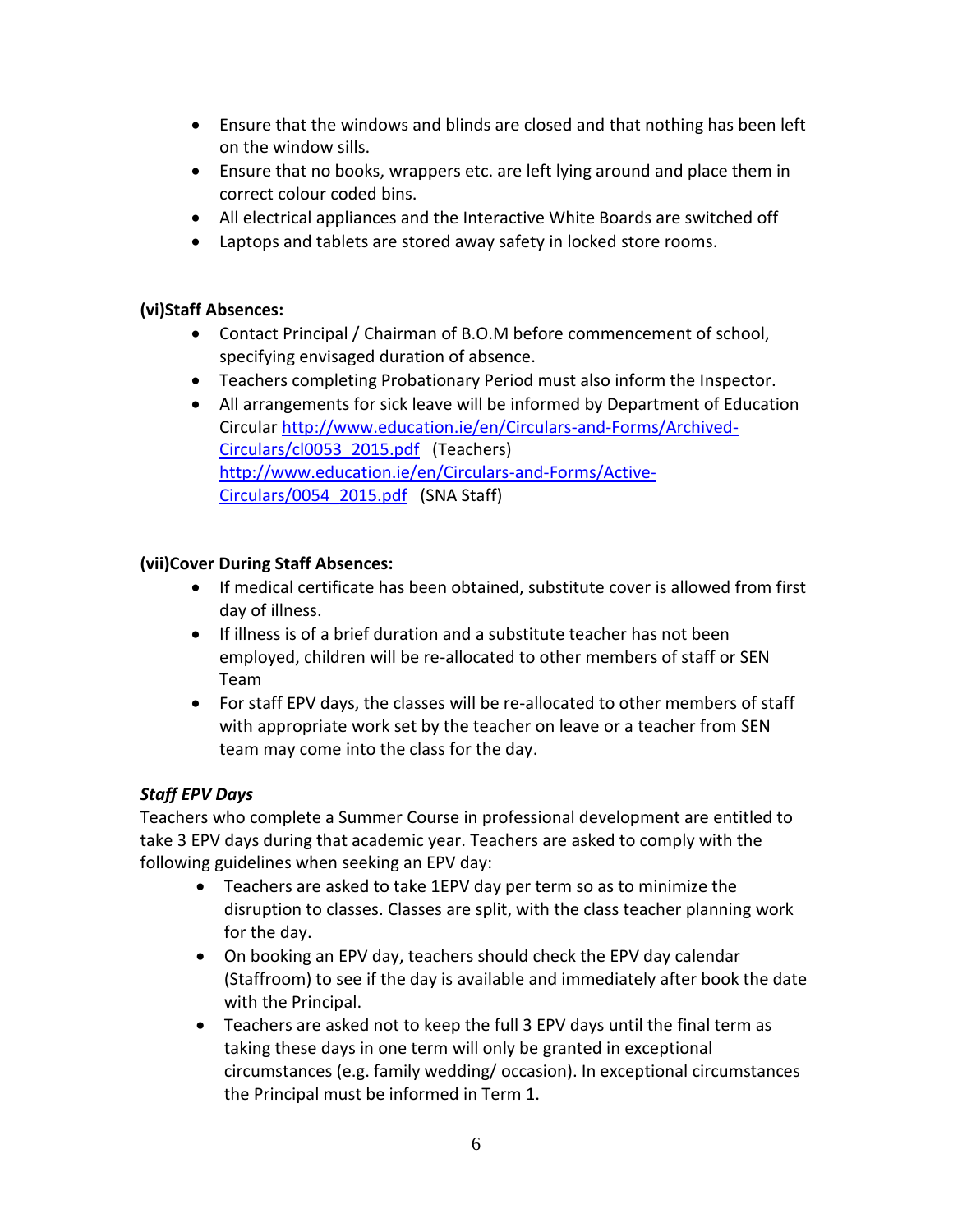#### **(viii)Contact with Outside Bodies:**

Contact with outside bodies will only be allowed with the consent of the Principal acting as representative of the B.O.M on a daily basis and then:

- Only recognized charities approved by the B.O.M./Principal (e.g. Hope Christmas Shoe Box Appeal, local charities)
- Educational Reps and suppliers
- Book Fairs e.g. Scholastic
- All callers should enter by the front door or car park door (buzz to enter) and report to the Office Secretary/Principal.

## **(ix) Parents Collecting Children during the School Day**

- Parents must seek permission from the Principal either by phone or by sending in a note that they will need to take their child from the school during the school day.
- Children may only leave the school to attend appointments such as medical or dental or any other emergency, which can only be facilitated during the school day and may only do so when accompanied by their parent/ guardian.
- Children must be signed out by their parent/ guardian giving the date, time and reason for the absence and stating a return/ non-return time.
- Parents are asked not to take children out of school during the school day for non-essential reasons.

## **(ix)Timetables:**

- Each teacher will devise a curricular time table of lessons that will be taught in the different subject areas on a weekly basis. The class time table should identify the day, time, subject and length of time denoted to each subject area and in accordance with the *National Curriculum, 1999* framework for time allocation to individual subject areas.
- This time Table should be visible in the classroom and be available to the Principal / Inspector at all times.
- The general observance of the time-table is vital to effective teaching ensuring that all subject areas are taught and with consistency.
- The SEN Team and class teachers will consult in producing time tables that work effectively for each teacher and the pupils.

 **BLOCKS TO TIME:** The following grid shows the amount of time which is to be allocated to each subject area as per the *National Curriculum, 1999*.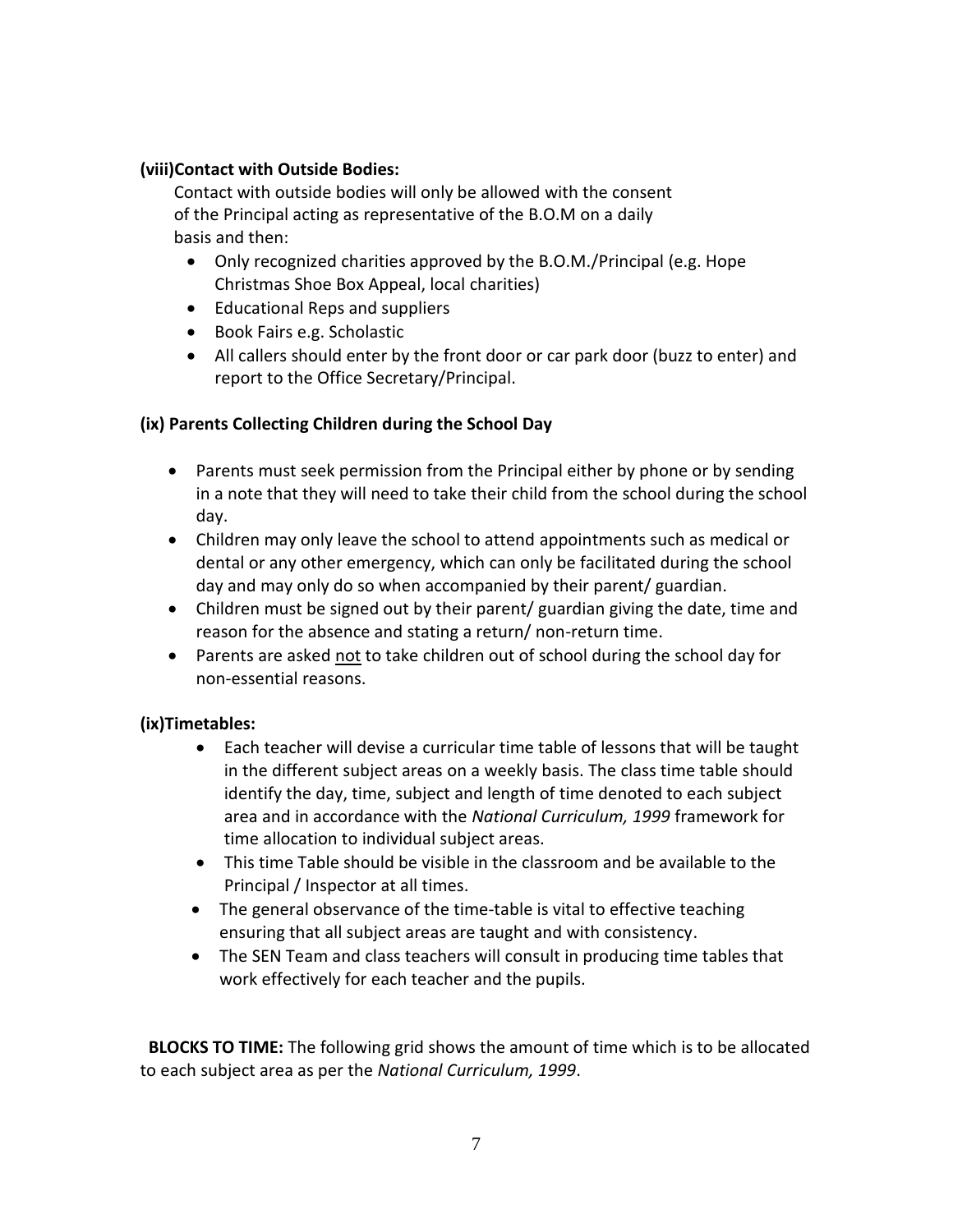| <b>Subject</b>                 | <b>Infants</b>     | $1st - 6th$ class  |
|--------------------------------|--------------------|--------------------|
| Irish                          | 2.5                | 3.5                |
| English                        | 3                  | 4                  |
| Maths                          | 2.25               | 3                  |
| <b>SESE</b>                    | 2.25               | 3                  |
| <b>Arts Education</b>          | 2.5                | 3                  |
| <b>SPHE</b>                    | 0.5 <sub>hr</sub>  | 0.5 <sub>hr</sub>  |
| P.E.                           | 1                  | 1                  |
| Rel. Inst.                     | 2.5                | 2.5                |
| *Discretionary Curriculum Time | 1                  | $\overline{2}$     |
| Assembly                       | 1hr 40mins         | 1hr 40mins         |
| <b>Roll Call</b>               | 50 <sub>mins</sub> | 50 <sub>mins</sub> |

\* Discretionary & other time (Assembly) will be used to increase the teaching time for Literacy & Numeracy to 1 hour per day for each subject.

#### **(x) Teacher Planning**

- Each teacher shall prepare long-term plans (termly /yearly scheme of work) for each curricular subject area.
- A short term plan or fortnightly plan is prepared by each teacher taking into account the ability and attainment of the pupils assigned to them. Headings in the fortnightly plan must include the following :- *Subject, Strand, strand unit, Learning objective which includes (i) content objectives, (ii) skill development objective, teaching approaches, resources, differentiation, assessment, linkage & integration, reflection section for NQTs & Cuntas Míosúil section*
- To complete the Cuntas Míosúil teachers are asked to do the following:
	- $\circ$  Annotate the fortnightly plan (written notes etc.) daily or weekly as preferred, indicate work completed (ticking) or work to be completed
	- o Complete the Cuntas Míosúil section at the end of the plan.
	- o A copy of the Cuntas Míosúil to be given to the Principal.

#### **(xi) Supervision During Breaks:**

- 1. Each teacher completes 1 hour of yard supervision per week. This is organized using a time table where by each teacher has a set day on yard.
- 2. The yard is supervised by 2 teachers and 2 SNA staff on both breaks daily.
	- a. Teachers who are absent or on an EPV day on their yard duty day are asked to arrange cover for that with another teacher
- 3. Children must inform the teacher/ SNA on yard supervision if they wish to go inside to use the toilet facilities for safety and protection.

The following areas are out of bounds for pupils during break times and at all other times unless with a teacher:

Outside main walls and gates in front of school & the car park.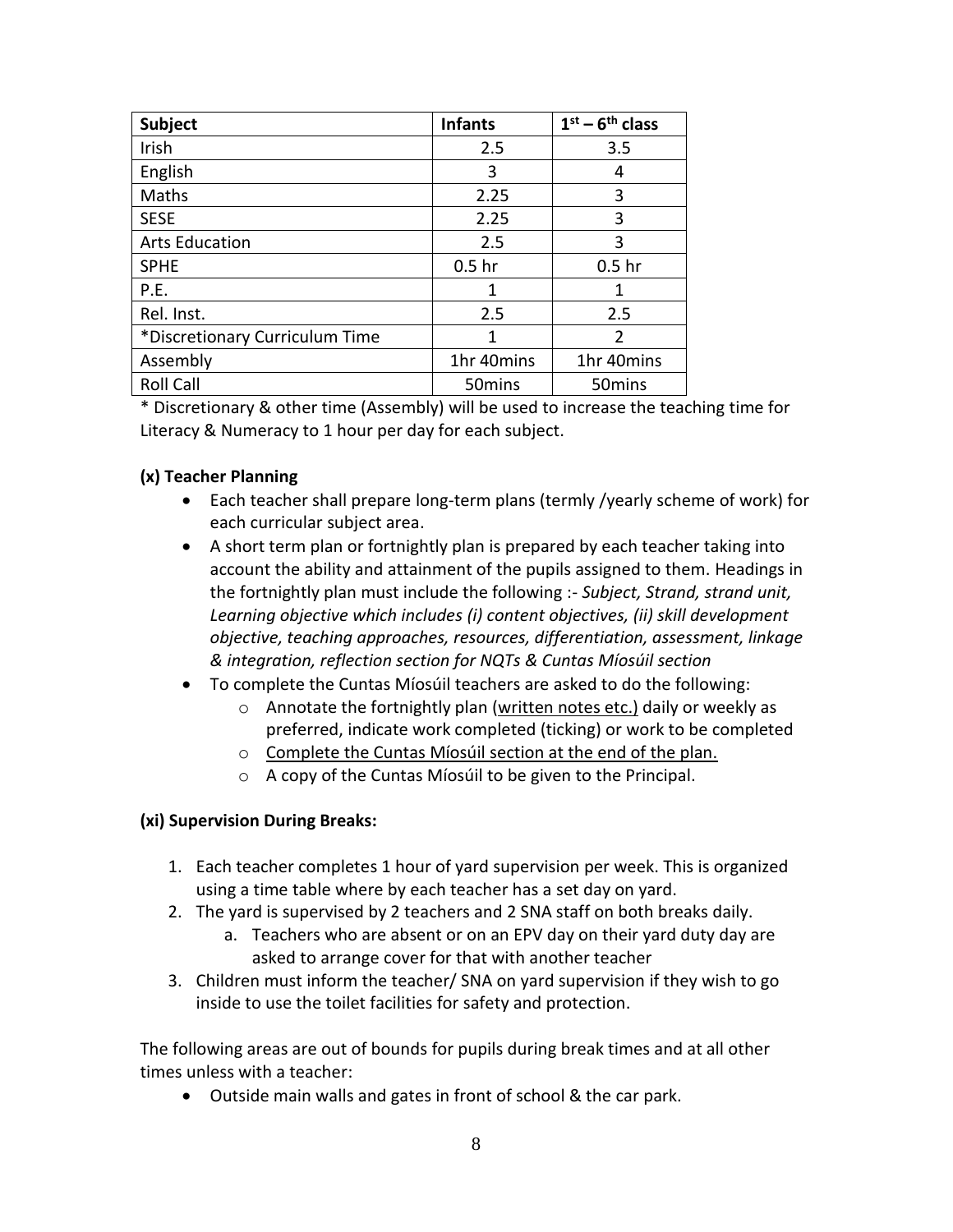- Field areas bordering or next to the school.
- Under no circumstances may pupils leave school to go on messages.

Pupils remaining inside the school building due to illness or completing work:

- 1. A pupil may remain inside during break if a parent note has been presented due to illness or a pupil becomes ill during the school day and has not yet been collected by a parent. The designated area at break times for pupils remaining inside is the Aistear Room.
- 2. A teacher may also ask a pupil to complete work during break time such as incomplete homework.
- 3. If a child is allowed or requested to remain inside, the teacher must be satisfied that adequate supervision is maintained from the Staff Room.

## **(xii)Accident Procedures:**

The school's 'Accident & Injury Policy' should be adhered to as follows:

- If a minor accident occurs in the yard, the teacher/SNA on yard duty will attend to the child with First Aid.
- Teachers should ensure that class teacher is informed and that the child's accident is recorded in the 'Accidents on Yard Book', which is kept in the First Aid bag.
- The child's class teacher should inform the parent of the accident by note in the journal, phone call home or in person depending on the seriousness of the accident.
- If the accident appears to be of a more serious nature, inform class teacher and Principal immediately to attend accident site and attend to the pupil.
	- o Inform the child's parents or person delegated to take responsibility for the parents by phone as soon as possible.
- Where an accident is deemed to be of a very serious nature where a child has a head injury, becomes unconscious, needs CPR, a 999 call will be made immediately for ambulance service. Parents will be contacted immediately
- After an accident requiring more than a plaster (i.e. small cut or graze) an accident report will be completed by the teacher on yard supervision (Accident Report Form).
- Similar procedure applied to accidents within class rooms.
- Teachers should ensure familiarity with the 'School Accident & Injury Policy' & Early Years First Aid Manual (copies of both are kept in the First Aid Bag)

*\*All staff have received First Aid Training for children including CPR training October 2016*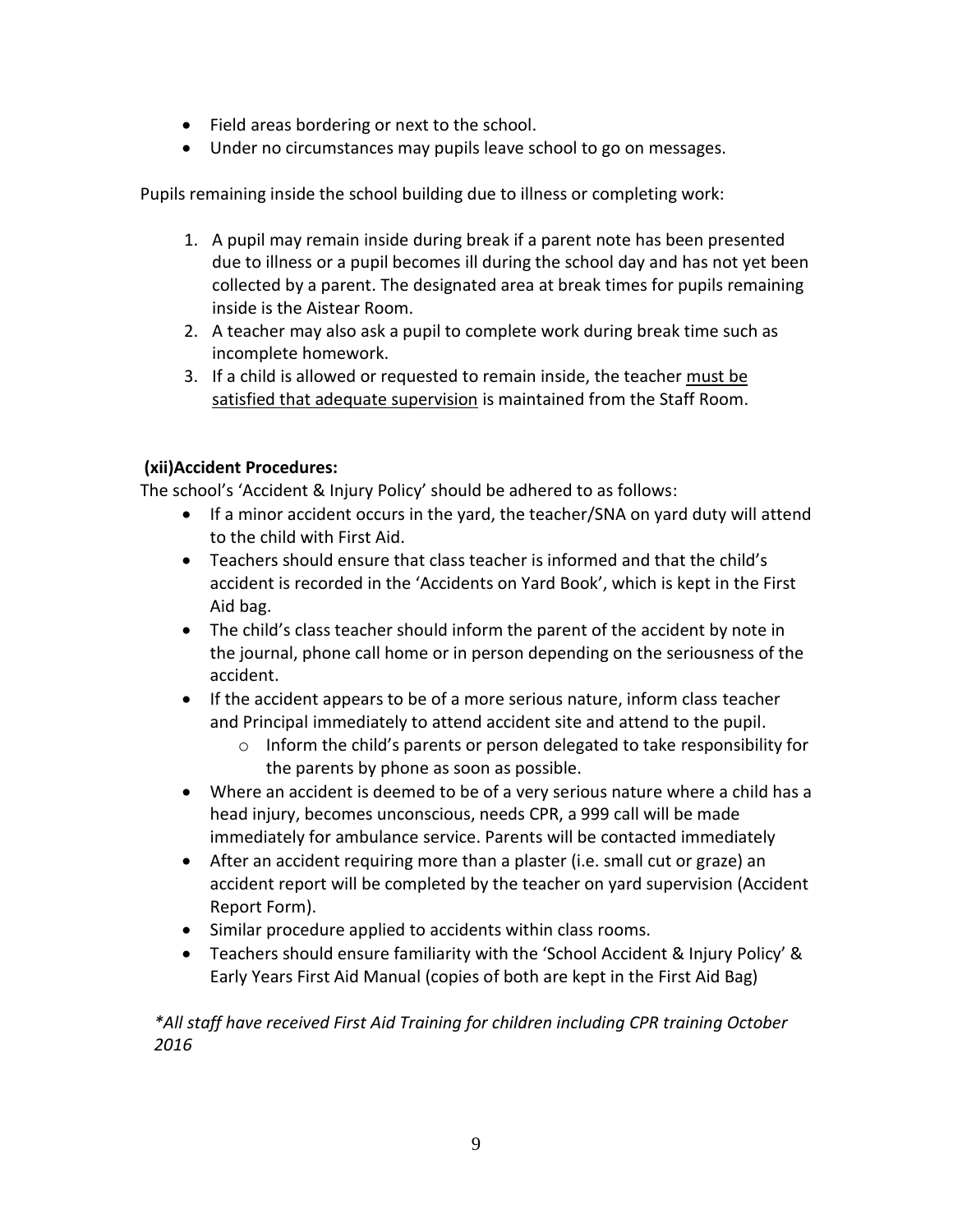#### **(m)Routine prior to assembly**:

- o Assembly is at 08.50am each morning. Parents have been informed that children should not be in the yard before 8.45am because supervision is NOT provided before this time.
- o SNA Staff supervise the yard before school from 8.45am 9.00am. All pupils line up in the tennis court area.
- o The first bell is rung at 8.50am for all pupils to get into line. At 8.55am pupils being to enter the school building by class group.
- o Children should not enter the school building prior to 08.55am unless they have sought permission from a member of staff.

#### **(n)Routine for Dismissal**:

- o Classes dismissed at 1.40pm for infants and 2.40pm for all other classes signaled by the bell.
- o Infants are supervised leaving the building by SNA staff and their teachers. Parents meet the children at two points of exit, at the main entrance door and the car park door.
- o Teachers ensure that pupils leave their classroom in a safe an orderly manner and mindful of younger children also using the corridor.
- $\circ$  Children from 1<sup>st</sup> 6<sup>th</sup> classes leave the school building using the two points of exit, the main door and car park door. Parents are requested to meet their child on the pathway and accompany their child to their parked car.
- o Children are not allowed to cross the road outside of the school to go to waiting parked cars. These children must be accompanied by parents/ guardians.

## **4. Curricular Provision**

## **(i)Subjects**

English

- (a) Oral Language
- (b) Reading
- (c) Writing

Gaeilge

- (d) Labhairt
- (e) Léitheoireacht
- (f) Scríbhneoireacht

**Mathematics** 

Visual Arts

(g) Art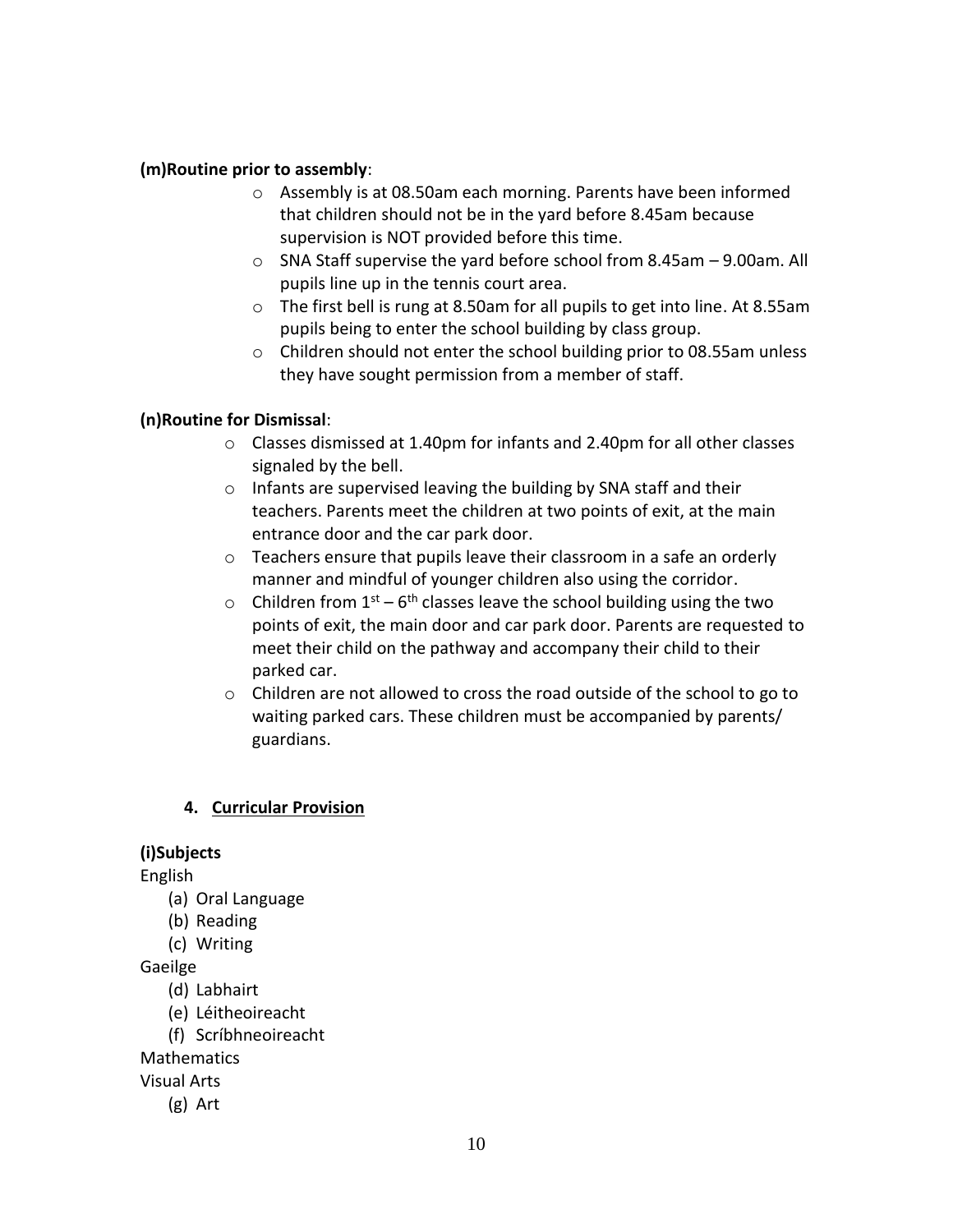- (h) Music
- (i) Drama

SESE

- (j) Science
- (k) History

(l) Geography SPHE: Social Personal and Health Education Physical Education Religion

All subjects are provided from Junior Infants-6<sup>th</sup> Class.

# **(ii)Components of the curriculum:**

Each curriculum statement has a similar structure and similar components. See policies documents for more information. These are available on the Blog Site and from the office.

- Rationale
- Content
- Aims
- Objectives
- **•** Curriculum Organisation
- Assessment
- Special Needs
- Organisational Planning
- Resources
- $\bullet$  ICT
- Staff Deevlopment
- Parental Involvement
- **•** Success Criteria
- Implementation

# **(iii) Teaching & Learning Standards in the School**

The school strives to ensure that each child achieves to their fullest potential and that each teacher provides well planned lessons aimed at ensuring children's learning and academic progress while also being aware of each child's more differentiated needs.

The results for the school in Literacy and Maths are very encouraging with an average of over 50% of pupils scoring a STEN score of between  $8 - 10$  in Literacy and an average of over 60% of pupils scoring a STEN score of between 8 – 10 in Maths over the last 4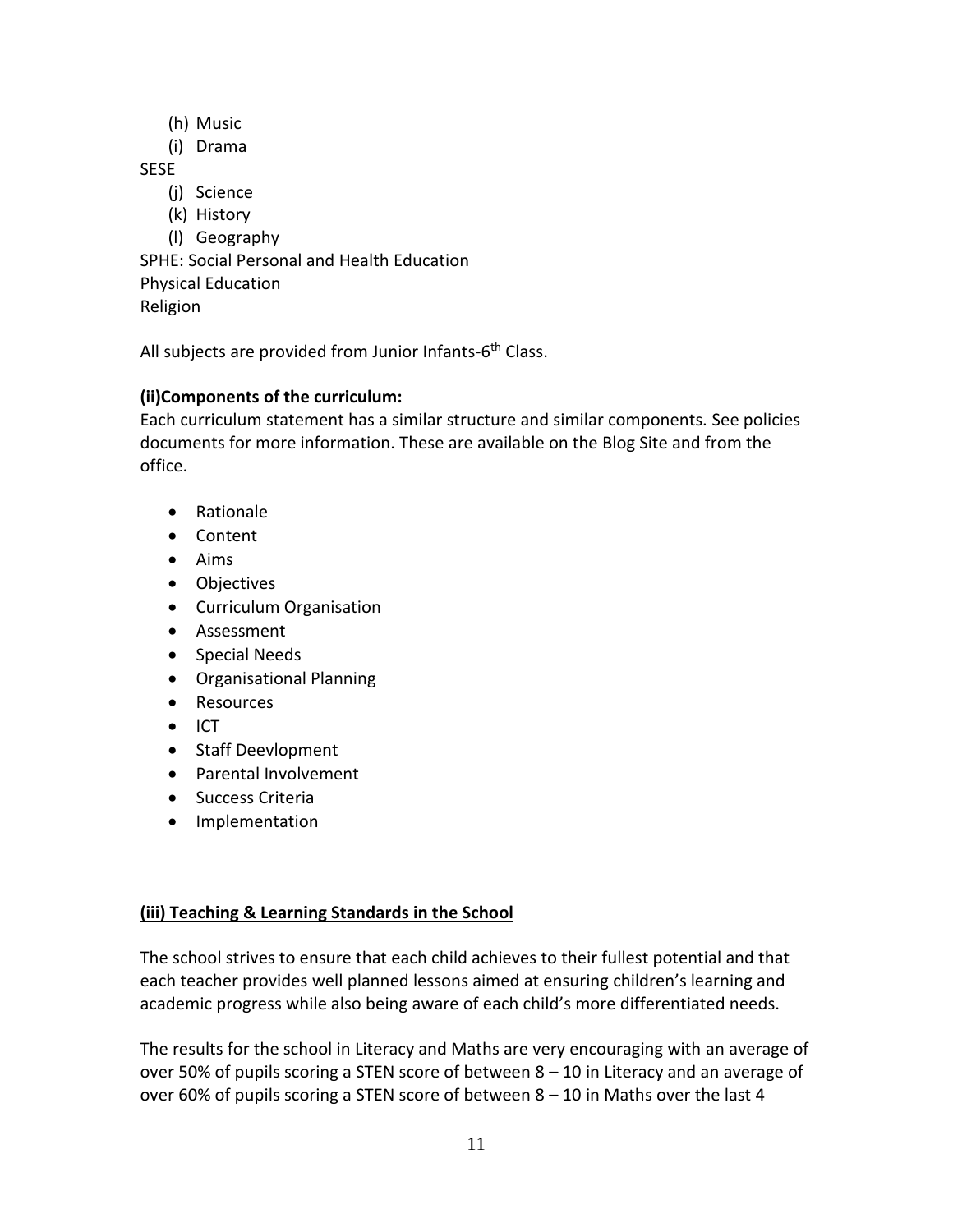years. On average there are less than 4% of pupils scoring a STEN of 3 or lower in both Maths and Literacy.

#### **(iii)Curriculum Planning Approach**

St. Tolas N.S. has adopted a collaborative approach towards planning and our school encourages contribution from parents, the board of management and the wider school community. In planning for the implementation of the curriculum, our school considers the nature and purpose of each curricular area, how subjects can be treated in a discrete as well as in an integrated manner, the amount of time to be devoted to each curricular area, the balance between strands, the development of concepts and skills within each subject, and, finally, the approaches & methodologies and assessment practices which will serve to inform teaching and learning and also highlight any challenges for individual pupils.

## **(iv)Grouping of Pupils for Teaching & Learning**

Pupils of similar needs are grouped for subjects such as Literacy and Maths. These need's based groups take into account factors such as the child's developing skill and strategy development in specific areas (*Example: skills such as phonemic awareness, sight word knowledge, concepts of print, level of reading comprehension & word attack strategies, knowledge of number facts, understanding of pattern in number, the ability to apply strategies for problem-solving etc.)*

Each class teacher co-ordinates the needs-based group learning with the learning support/ resource SEN team. The class teacher will monitor the effectiveness of a particular grouping for the child and also that changes and the on-going development which may necessitate the child moving forward and not remaining in specific group for the year unless it is deemed the most appropriate placing for the child.

# **(v) Parental Involvement in School Based Learning**

The school supports the involvement of parents within all of the curricular subject areas where appropriate. Parents support the 'Guided Reading Programme' by engaging in group reading activities with pupils throughout the school on a weekly basis and under the direction of the class teacher. The parent volunteers are trained and supported by Ms. Higgins and the Learning Support Teacher prior to beginning guided reading support. (All volunteers are fully Garda Vetted.

## **(vi)Differentiated & Targeted Learning**

In St. Tola's, we aim to provide a balanced provision of education and care, the nature of which can vary as the child develops and progresses. Our staff aims to provide a flexible education to accommodate both ease of movement between special and mainstream education and also the transition from primary to post-primary. To ensure this aim is achieved, teachers differentiate teaching and learning targets using assessment of and for learning; and differentiated planning to take into account the different needs of all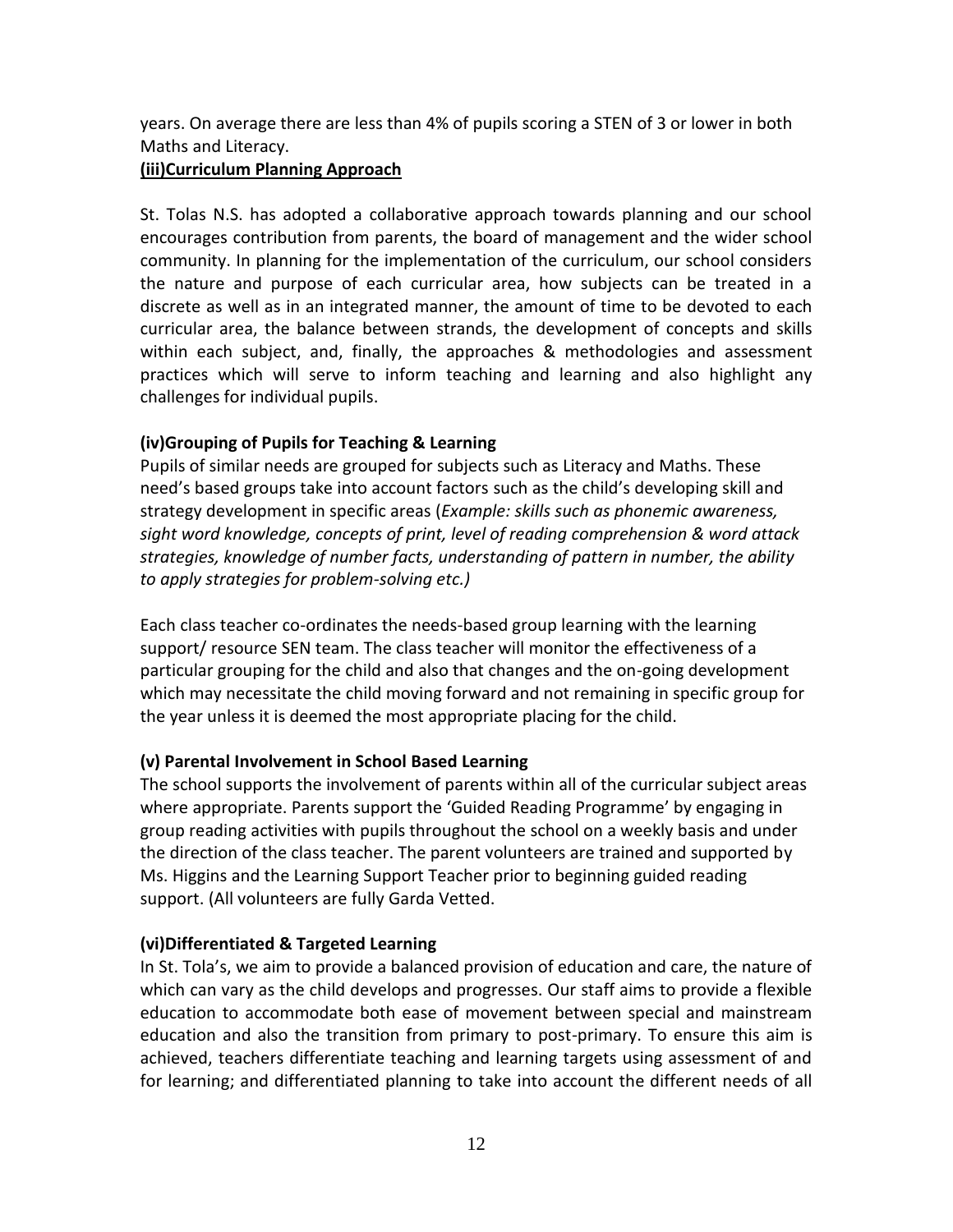the children in their class and modifying the curriculum accordingly to their targeted needs.

Our model of learning support focuses on the provision of in-class support, small group tutoring and individualised one to one teaching. Parents are recognized as a valuable support and resource in supporting all children, the SEN child and any child with a learning difference. Parent's advice and input is sought and parents are encouraged to be part of developing and refining the child's targeted learning, in the Individual Pupil Learning Profile (IPLP) and or the child's Individual Educational Plan (IEP). Parents are encouraged to be part of the review process at the end of each term and at various stages of the child's educational, social, physical and emotional development throughout the academic year.

# **(vii)Learning Support Provision**

Learning support is provided for pupils who may not be reaching their full potential with class room teaching alone. Pupils enter learning support through a staged process at stage 2 after it has been found that Stage 1, classroom monitoring and support is not sufficient to enable this pupil. Pupils are selected for learning support based on the following criteria:

- 1. Low scores of attainment in standardized tests below the  $10<sup>th</sup>$ percentile
- 2. Low scores of attainment in standardized tests below a Sten 4
- 3. NRIT IQ scores combined with standardized test scores indicating that a pupil is not meeting expected educational targets
- 4. Recommendations from psychological reports
- 5. In-school screening assessments and teacher recommendations

## **(viii) Resource Teaching Provision**

Pupils attending Resource support have a recognized low incidence disability or learning difference and have been sanctioned by the SENO to receive resource hours. The school currently has 1 full-time resource teacher and 5 hours, which is facilitated by clustering with Kildalkey N.S.

## **5. Assessment**

The objective of assessment practice is to enable teachers and the SEN team to support individual pupils relevant to their needs. Assessment and screening tools aim to inform the teacher of the following:

- Individual pupil learning
- Difference between attainment and expected attainment
- Pupil's learning profile visual, auditory, kinesthetic, multi-sensory
- A difficulty or challenge a child is experiencing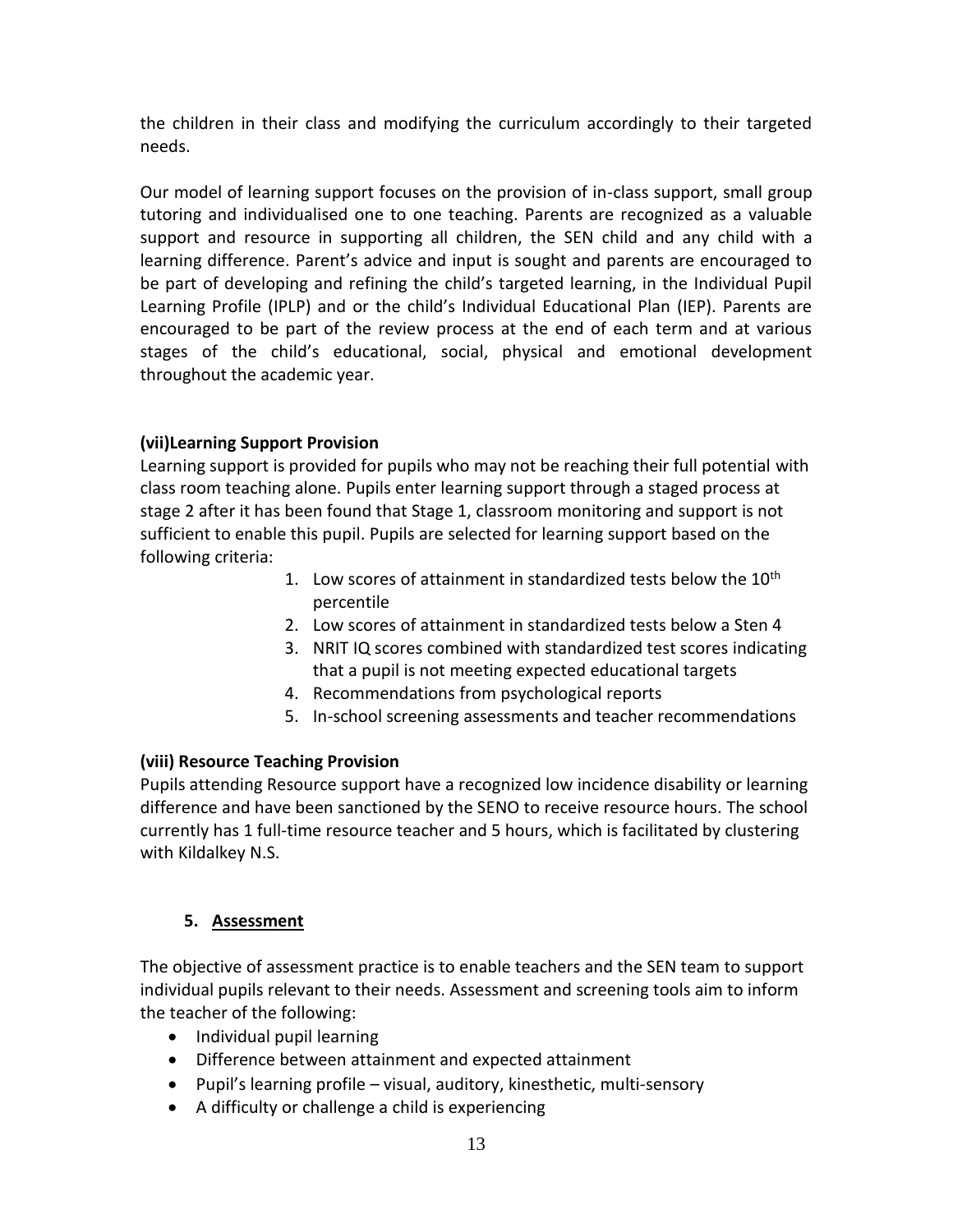- Effectiveness of teaching and learning
- Review of current practice

The types of assessment used and listed below aims to provide the teacher, pupil and parent with valuable information relevant to the developing knowledge and skills of the child and which serves to support each child's growth and development as a learner. The school uses the following assessment practices to best enable pupil and teacher learning:

- 1. Formative assessment
- 2. Summative assessment
- 3. Diagnostic assessment
- 4. Formal assessment

## **Assessment Approaches**

#### **(i)Formative Assessment**

Formative assessment aims to inform planning for teaching and learning. It places an emphasis on developing pupil meta-cognition and self-evaluation by pupils of their own learning.

## *Teacher Observation & Classroom Designed Tasks*

- Daily observations, teacher designed observation tasks
- Assessment of developing concept knowledge, skills & strategy development to support learning.
- Assessments are recorded in teacher notes, on pupil's classroom profile, and inform short term planning. (*Examples may include running records, phonological & sight word task tests, metacognition and pupil self-awareness as learner etc.)*

## **(ii)Summative Assessment**

Teacher designed tasks/ tests enabling the teacher to identify areas to be re-taught, consolidated and or reviewed. Teachers record summative test information in assessment folders. These tasks or tests can include:

- Spelling tasks/ tests
- Number facts / tables and test results
- End of topic tasks/ tests

## **(iii)Diagnostic Assessment**

Diagnostic assessment is used to provide valuable information relative to a pupil who presents with any learning difference. St. Tola's N.S. recognizes the specialized knowledge and skill of individual teachers in the identification of pupils who may present with a learning difference. Teachers liaise with the Principal and SEN Team; and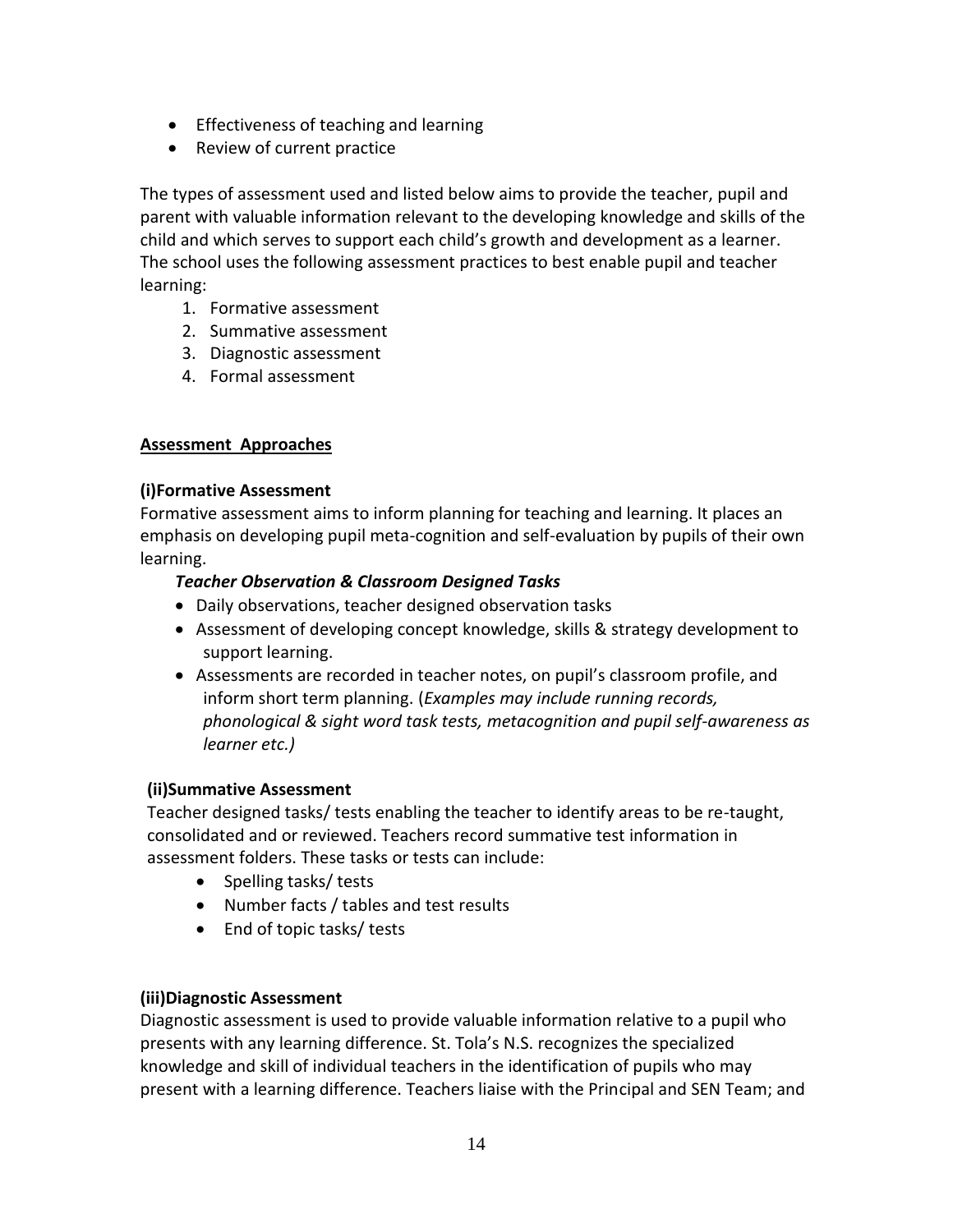as a team they may decide to administer the relevant screening/ testing tools so as to identify and confirm any particular learning difference. This information then becomes part of the staged process of gaining access to learning support and in some cases towards the recommendation for formal testing with NEPs or other assistive support services.

The following screening & diagnostic tests are used by the school:

- 1. Single Word Spelling Test (SWST)
- 2. YARK
- 3. NRIT IQ Test administered in 2nd & 4th class.
- 4. Middle Infant Screening Test (MIST)
- 5. Bellfield Infant Assessment Programme (BIAP)

#### **(iv)Formal Assessment**

#### *Standardised Testing*

The school administers standardized testing in classes from  $1<sup>st</sup> - 6<sup>th</sup>$  in subject areas Literacy, Maths & Gaeilge ( $2^{nd}$  – 6<sup>th</sup> class). The following standardized tests are used in May/ June of each academic year:

- 1. Drumcondra Standardised Literacy Test
- 2. Sigma-T Standardised Maths Test
- 3. Drumcondra Standardised Gaeilge Test

#### *Learning Support & Formal Assessment*

After Stage 2 and when a pupil who is attending learning support and receiving classroom support is still presenting with a possible learning difference, the formal assessment process may be engaged. Pupils may present with indicators which will require one or more of the following formal assessments:

- 1. Educational Psychological Assessment- for possible Dyslexia, ADHD/ ADD, Learning Disability, Dysgraphia, Dyscalculia
- 2. Language Assessment- speech difficulty or disorder, difficulty with receptive or expressive language.
- 3. Occupational Therapy Assessment- Dyspraxia, Visual Processing Disorder
- 4. Clinical/Psychological Assessment- Emotional/behavioural difficulties, depression…

#### **6. Homework**

It is the policy of the school to assign homework for pupils from Monday – Thursday, which aims to support and consolidate class work.

The following are taken into consideration by teachers when assigning homework: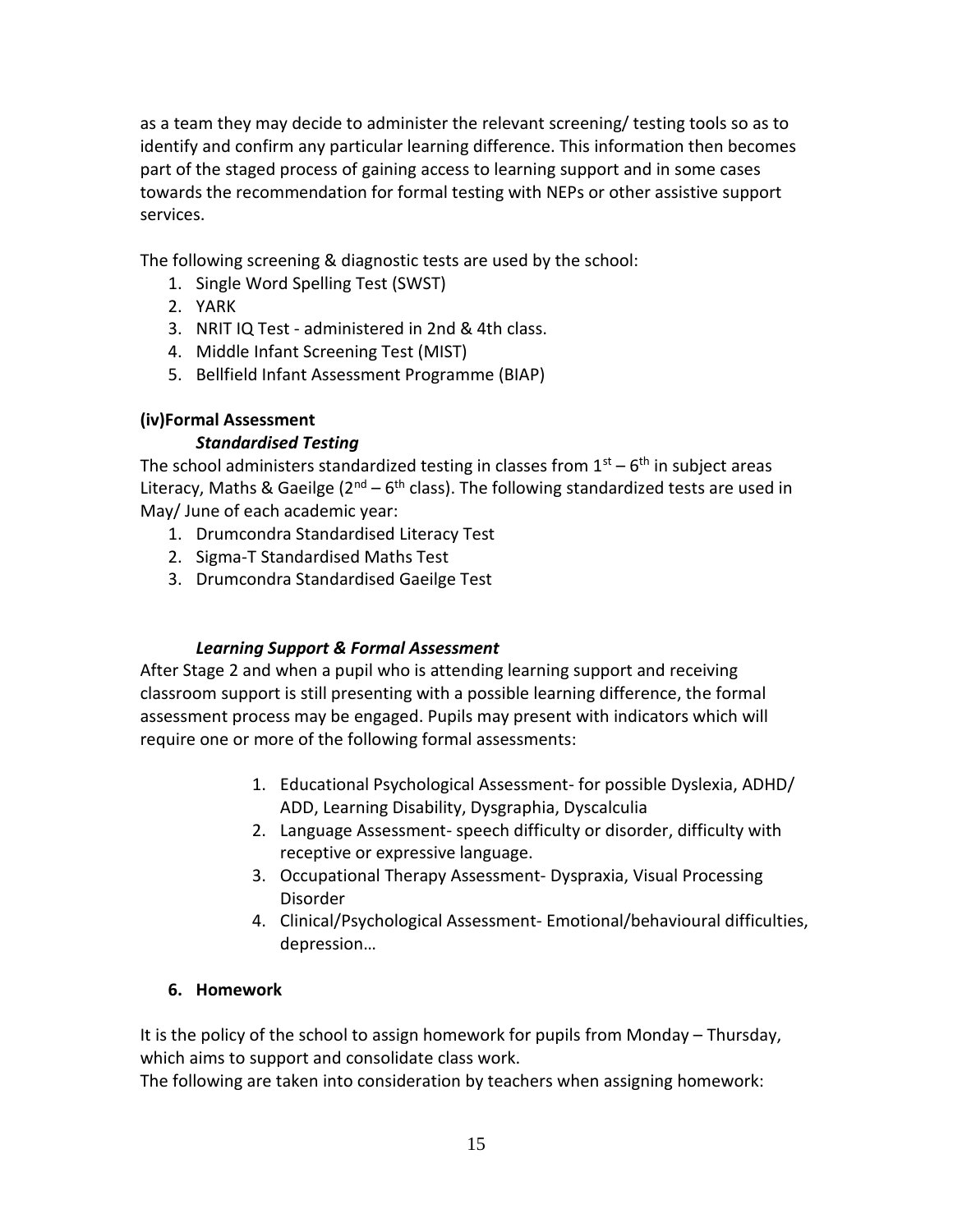- A pupil is not given homework to do that has not been fully explained by the teacher.
- The teacher must ensure that each child does understand what is expected in terms of the standard required in finished work and how to complete an exercise- i.e explicitly taught, good writing, ruled copies etc.
- Recommended time spent on homework: Junior classes - 20 - 30 mins Middle classes – 30 - 40mins Senior Classes – 40 – 1hr
- Homework will include: Reading - English and Irish After Reading Activities Spellings-English and Irish Maths practice Qs and learning of tables &number facts Short other/ writing activity

Teachers will ensure that all homework is completed and corrected.

A homework club has been in operation since September 2011 and available to classes from 1st – 6th directly after school.

# **7. Religious Education**

St. Tola's N.S. is a Catholic School under the patronage of Bishop Michael Smith. Religion is taught in all classes from Junior Infants to  $6<sup>th</sup>$  class using the materials of the Grow in Love and Alive O Programmes. Each class are prepared for the sacraments of First Holy Communion and Confirmation. Children who are not Catholic are welcome to take part in Religion classes. The enrolment policy makes direct provision for Catholic children within the school catchment area as a priority. Children from all faiths, beliefs and cultures are welcome in our school.

During each academic year the pupils and their parents attend masses in the school which include the Harvest Mass, Mass for Catholic School's Week and an End of Year Mass.

Parents are encouraged and welcomed to be involved in their children's religious education by supporting with religion programmes at home and also through their participation in preparation workshops for the sacraments.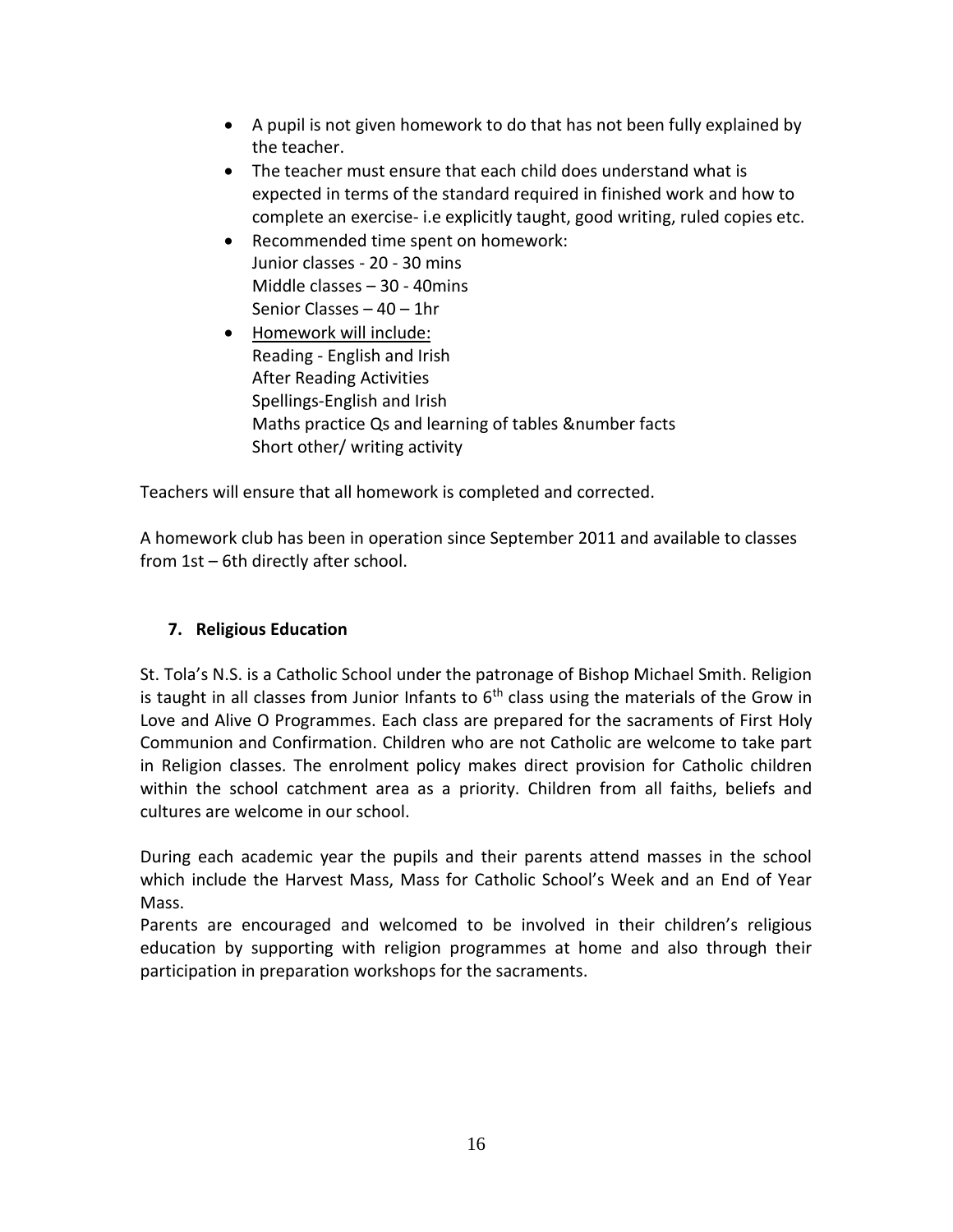## **8. Meeting with Parents**

The school management, Principal and staff recognize the valuable contribution that parents make to our school and also the importance of parents, teachers and pupils working together to ensure positive outcomes for each learner.

#### **(i)Parent request for a meeting with a teacher and or the Principal**

Parents can arrange a meeting with a teacher and or the Principal by phone or by calling into the school. Teachers and the Principal will make every effort to meet with the parent on that day or as soon as is practically possible *(e.g. after school on that day or the following morning before school)*

#### **(ii) Parent seeking an immediate/ emergency meeting**

The school recognizes that a parent may be worried about some aspect of their child's wellbeing, learning or an issue that requires immediate attention.

Where there is a real concern or worry, the teacher or the Principal may facilitate an immediate meeting if this is practicable (noting that teachers begin class each morning at 9am and the Principal teaches Maths each morning). Every effort will be made to facilitate the parent and their concern.

## **(iii) Irate Parent**

The school models and upholds the respect of all persons within the school community. A parent whose is abusive or aggressive in any way will only be facilitated with a meeting if they are calm and can do so without anger, abuse or any form of aggression. The Principal will have the right to ask an angry or an abusive parent to come back when they are in a calmer state so that any issues may be discussed in a productive manner. The Garda will be called immediately for any kind of physical assault or abusive behavior and the parent will be requested to leave the building immediately.

## **9. Pastoral Care & Student Support**

The school's ethos of one of respect and care for all. Children are encouraged to come to teachers and SNA staff if they are feeling unwell or upset. The Principal and Ms. Higgins provide pastoral care for any pupil who wishes to talk about any issue that may be causing upset. As members of the Child Protection team, these teachers will liaise with other teachers and staff members, the child and their parents when providing pastoral care and support for any child, ensuring that the issue is carefully monitored and supported.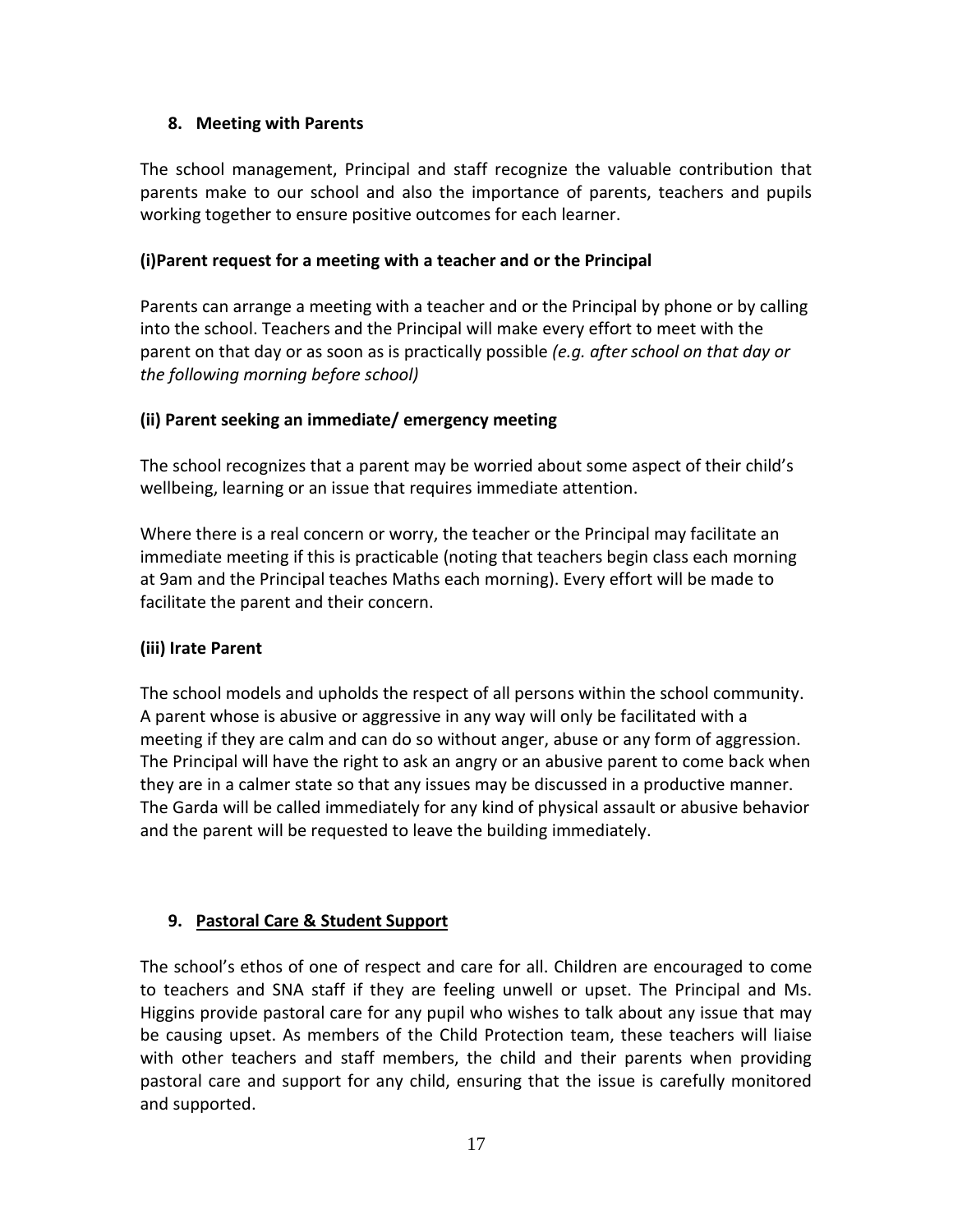The transition from primary to post-primary education represents a significant and challenging step in the child's educational experience and may present difficulties for some children. The pastoral care team for transition to secondary school are Ms. Smyth and Ms. Stenson. The team along with the SEN team use various opportunities throughout the senior years to discuss and put in place strategies for dealing with this transition. Links with the various secondary schools in the area are strong and most schools send a speaker to discuss the various options for secondary with the children. The school is happy to facilitate this link.

## **10. Health & Safety**

The Health and Safety Officer is Ms. Smyth. This role encompasses the following:

- Carrying out health and safety checks of both inside and outside the school building.
- Liaising with the care-taker on duties to be carried out and overseeing the safety of work practices
- Ensuring that the burgular alarm and firm alarm are serviced regularly and liaising with the security company Merrion Security
- Conducting fire drills (1 per Term) and informing staff of the school's policy and guidelines on good practice in the event of a fire.

# **11. Waste Management & Effective Use of Resources**

The school recognises the part we all have to play in protecting our environment through effective waste management practices. Within the school building, all waste is separated at classroom level, whereby children sort their waste using colour-coded bins into 3 categories of waste, recyclable and biodegradable products. Ms Higgins along with the waste management committee of pupils have responsibility for the'within school' management of waste. Each classroom has a pupil bin monitorer and teachers take on the role of supporting the bin monitorer monioring bins

The school's waste and recyclables leaves the school using waste (black) bins & recycling (blue) bins. The service company is Oxigen and Ms. Stenson oversees this process of the waste leaving the school along with a waste team of 5 pupils.

Electrical power usage is monitored by the Di-Energisers (a pupil appointed for each class) at classroom level under the guidance and support of Ms Higgins and the Green School's Committee. The school encourahes all pupils and staff to be energy aware by turning off lights and appliances when not in use.

The school has an upgraded oil heating system. As a non-renewable resource, oil usage is carefully moniored by the Principal.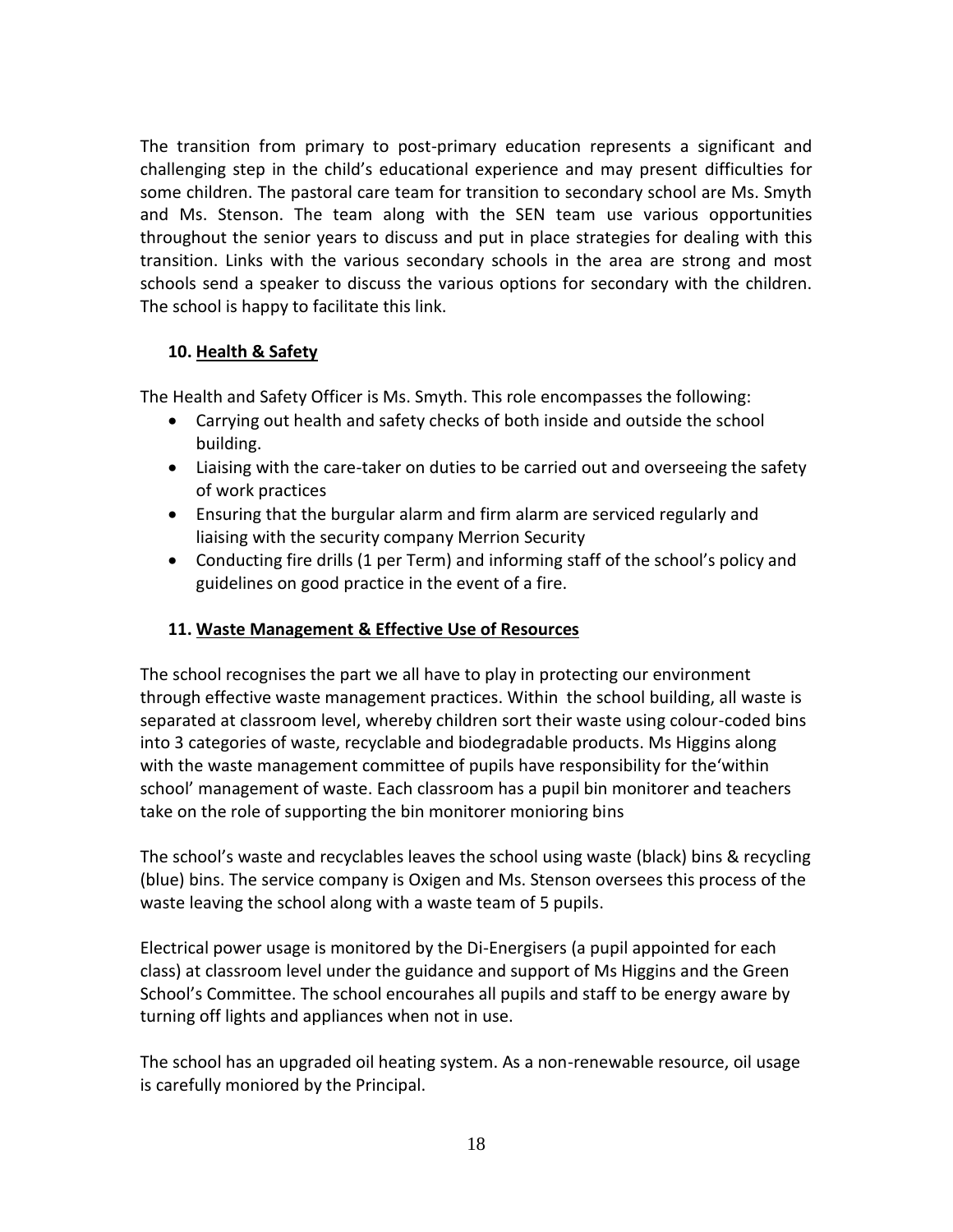## **12. Organisational Policies**

#### **(i) Policies Required by Legislation**

- 1. Enrolment Policy
- 2. Child Protection Policy
- 3. Code of Behaviour
- 4. Anti-Bullying Policy
- 5. Safety Statement

#### **(ii)Policies addressed in national guidelines and official documents:**

- 1. RSE Policy
- 2. Substance Use Policy
- 3. Special Educational Needs
- 4. Critical Incident
- 5. Internet Safety
- 6. Fire Drill & Safety

#### (**iii)Guidelines relating to the care and management of students:**

- 1. School Accident & Injury Policy
- 2. Homework Policy
- 3. Healthy Eating Policy

#### **13. Parental Involvement and Wider Community Support**

The school recognizes the important role parents have to play in our school. Parental support is very strong and is one of the school's best resources. The following is a list of how parents are and can become involved of the day to day life of the school. Each year we encourage and welcome the support and involvement of our new parents to ensure continuity in parental support.

Parents are involved in the following areas:

- The Annual Fundraiser 'Bring & Buy' held in November of each year is run by the school and parents. A fundraising committee comprises largely of parents, members of the community and the Principal.
- Harvest Mass & End of Year Mass: Parents help prepare for the Harvest Mass held in October at the beginning of each academic year and for the End of Year mass held in June each year.
- Parents are involved in the preparation of children for First Holy Communion and Confirmation.
- One of our parents is the organist for any musical events and she gives freely of her knowledge and expertise throughout the school in music.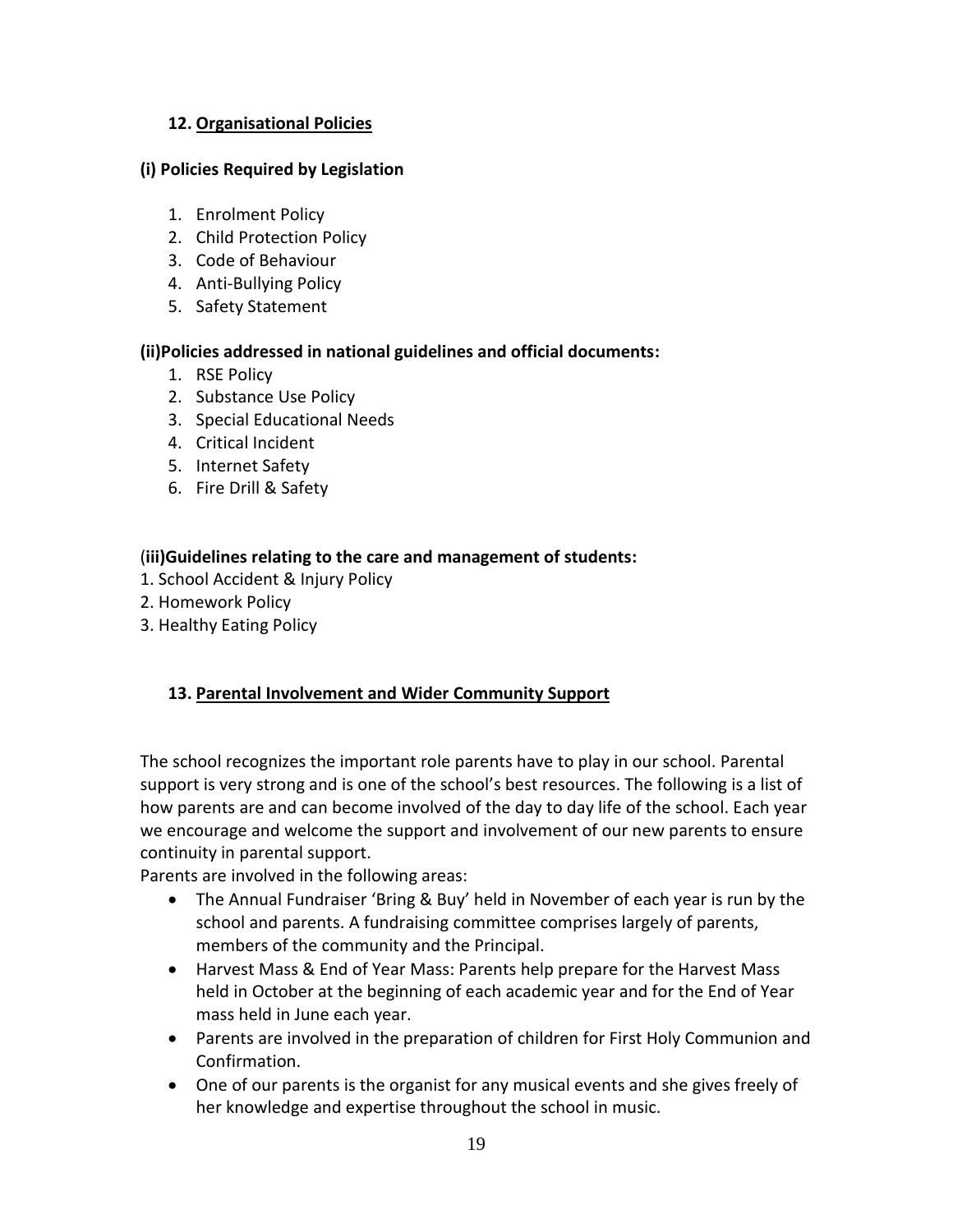- We have a chicken run & coop on site which the children and Mr. Stenson take responsibility for. The health of the chickens is supervised by a parent veterinary practitioner. Parents with their children take on the responsibility of feeding and looking after the chickens during school holiday periods.
- The school garden & poly tunnel is supported by parents, Mr. Stenson and the pupils. Parents with expert skills and knowledge provide their services on a voluntary and regular basis.
- Guided Reading: A number of parents support the literacy programme through Guided Reading support. These parents are fully Garda Vetted and given training in terms of supporting children with early literacy skills, senior literacy skills and comprehension development under the guidance of each class teacher.
- Fundraising Committee: A group of dedicated parents form a core group for fundraising, which includes organizing and supporting 5K Wlak/ Run, Bring & Buy, Table Quiz and any other fundraising event run by the school.
- SESE & SPHE: Parents with expert knowledge and experience of various career paths, parents from other cultural backgrounds and parents with specialized skills give of their time to support teachers when focusing on specific areas for learning e.g. Chinese New Year, life of a Vet, work of a physiotherapist

We also acknowledge and are very appreciative of support from the wider community through the following:

- 1. People in the community with specialist skills are very supportive to the school, farm advisors, architects, accountants, builders and others
- 2. The wider community supports with events fundraising, Hunt, 5K Walk
- 3. Advise is sought may be from the wider community when reviewing and developing policies which support the school

# **(13) School's Review and Evaluation**

The school recognizes the importance of evaluation and review of existing practices. An annual review and evaluation will take place in October of each year. During this process issues arising and areas for change and development are listed for discussion. The actions to be taken in addressing the areas identified are outlined and the roles of responsibility are assigned to ensure accountability.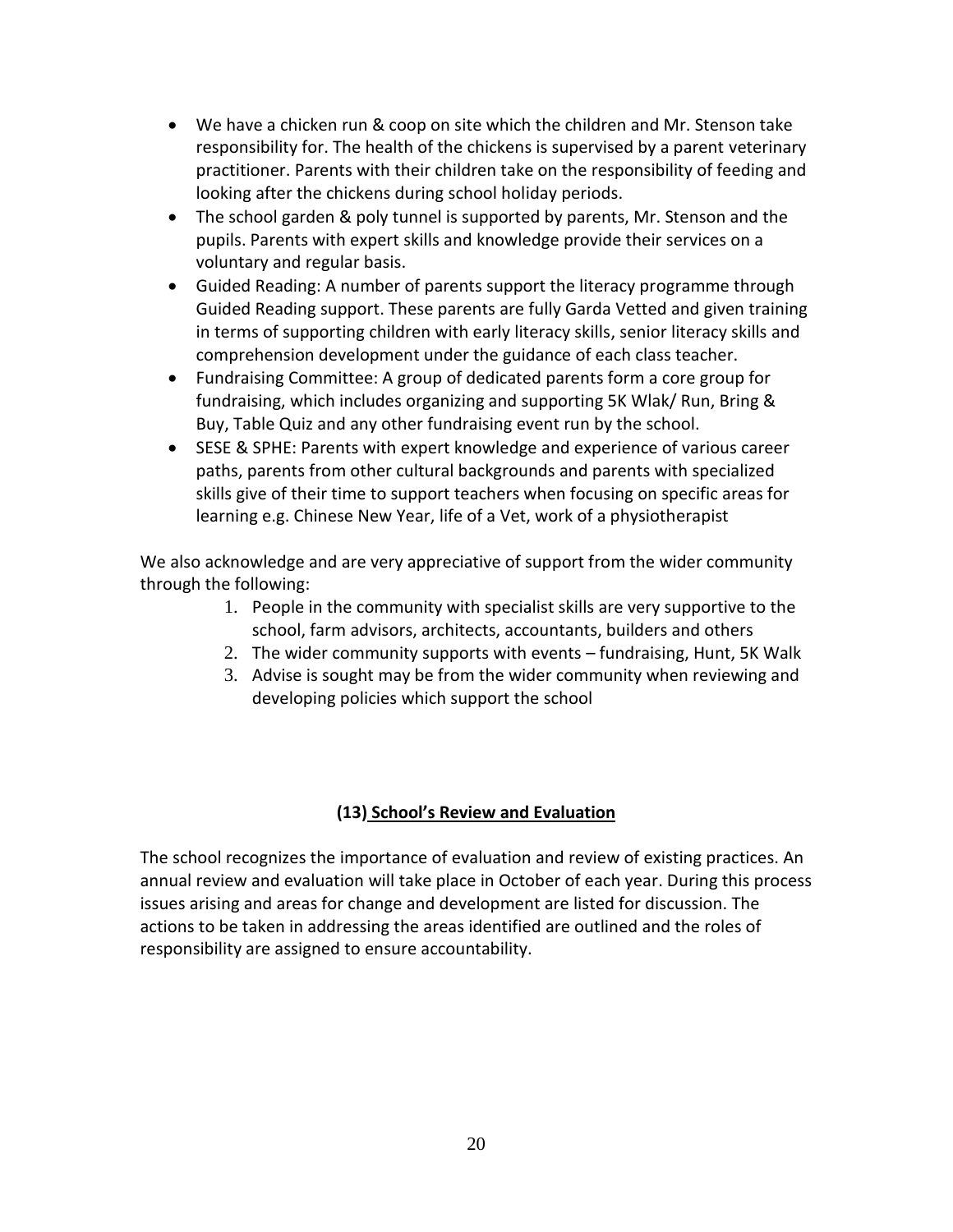# **(14) Schools Developing Needs**

#### **Structural**

The school's older toilet facilities and windows on the back of the school's original building need to be upgraded. An application under the Summer Works Scheme was made in 2015/16 but was unsuccessful.

#### **Care of the Environment**

In continuing with the ethos of energy and conservation, the school hope to be able to plan for investment in a Rain Water Harvester in the future. The harvester would provide a supply water to toilets, wash hand basins, sinks and the poly tunnel and would reduce significantly the overall water usage of the school and as a consequence the cost of water charges annually. The estimated cost of the Rain Water Harvester and the ground works is 15K – 20K.

#### **Playground Area**

As the number of pupils has been steadily increasing, there is a need for a sensory / general play area complete with resources. The estimated cost of this proposal is between 10K –15K and would require support and significant fundraising efforts.

#### **Library**

The school is adequately resourced with text books for Guided Reading due to ongoing investment and fundraising by the school. It would be very beneficial in the future if the school had a dedicated library area and resourced with suitable texts to encourage and motivate children as life-long readers.

#### **Curricular**

The school's approach to curricular provision is through consistent planning of rich learning opportunities using a variety of teaching and learning approaches so as to ensure consistency and an education of high standards.

The area of Gaeilge is an area that has been identified as an area for development across all strands. In the last academic year of 2015/16, baseline data was collected by using the Drumcondra Test in Irish. It was found that 54.5% of pupils scored STEN scores of between 5 – 7, with 30% of pupils scoring a STEN score of between 8 –10.

Areas of weakness were identified in Éisteacht scores with 21% of pupils scoring a STEN of 4 or less. The aim is to increase this score for next year by providing a variety of and opportunity for increased speaking and listening activities.

This initiative will be supported with the introduction of the New Primary Language Curriculum which will come into effect from Junior Infants  $-2<sup>nd</sup>$  class in this academic year. Teachers will take part in a 1-day training event given by the PDST during the current academic year.